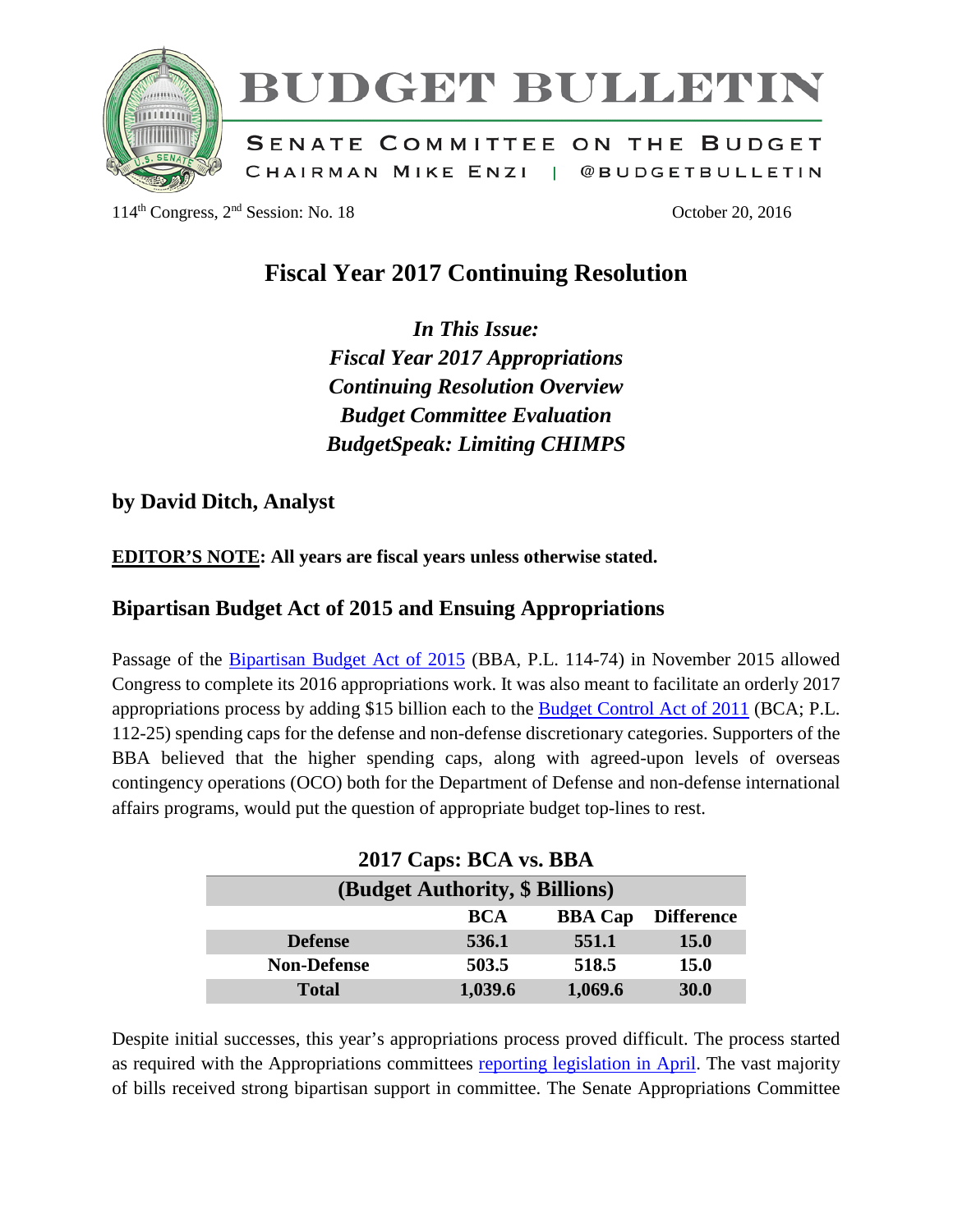reported all 12 bills [by June 29,](http://www.appropriations.senate.gov/news/majority/senate-committee-completes-work-on-fy2017-state-and-foreign-operations-appropriations-bill) and the House Appropriations Committee finished its work two [weeks later.](http://appropriations.house.gov/news/documentsingle.aspx?DocumentID=394649)

| <b>2017 Appropriations Activity</b>                                     |                 |               |                 |               |
|-------------------------------------------------------------------------|-----------------|---------------|-----------------|---------------|
|                                                                         | <b>Senate</b>   |               | <b>House</b>    |               |
| <b>Subcommittee</b>                                                     | <b>Reported</b> | <b>Passed</b> | <b>Reported</b> | <b>Passed</b> |
| <b>Agriculture</b>                                                      |                 |               |                 |               |
| <b>Commerce/Justice/Science</b>                                         |                 |               |                 |               |
| <b>Defense</b>                                                          |                 |               |                 |               |
| <b>Energy/Water</b>                                                     |                 |               |                 |               |
| <b>Financial Services</b>                                               |                 |               |                 |               |
| <b>Homeland</b>                                                         |                 |               |                 |               |
| <b>Interior</b>                                                         |                 |               |                 |               |
| Labor/HHS/Edu                                                           |                 |               |                 |               |
| Legislative                                                             |                 |               |                 |               |
| MilCon/VA                                                               |                 |               |                 |               |
| <b>State/Foreign</b>                                                    |                 |               |                 |               |
| <b>Transportation/HUD (THUD)</b>                                        |                 | ∗             |                 | ∗             |
| *-The Senate passed a bill containing MilCon/VA and Transportation/HUD, |                 |               |                 |               |
| but the conference report was not agreed to.                            |                 |               |                 |               |

The first bill to pass both houses was Military Construction and Veterans Affairs (MilCon/VA), which the Senate merged with Transportation/HUD (THUD) on May 19. Both chambers also passed an Energy and Water bill in May, though it did not go to conference. The House passed the MilCon/VA bill on June 23 (without THUD funding provisions). Although the Senate had passed the combined bill by a vote of 89-8 a few weeks earlier, a cloture vote on the conference report failed due to a disagreement over emergency funds to combat the Zika virus. The Zika disagreement [lingered through the continuing](http://www.cq.com/doc/4962369?11) resolution (CR), with repeated cloture votes in July and September falling short as well.

The appropriations process eventually ground to a halt for numerous reasons ranging from gun control to war funding. As a result, none of the 12 annual spending bills made it through regular order to the president's desk.

#### **2017 Continuing Resolution Overview**

In order to comply with Senate procedural rules and meet the September 30 annual government funding deadline, [on September 22](http://www.cq.com/doc/4962089?12&eapa) Senate Majority Leader Mitch McConnell put forward a 2017 [continuing resolution](https://www.congress.gov/amendment/114th-congress/senate-amendment/5082) short-term spending measure. After a failed cloture vote on September 28, additional negotiations led to final passage on September 29.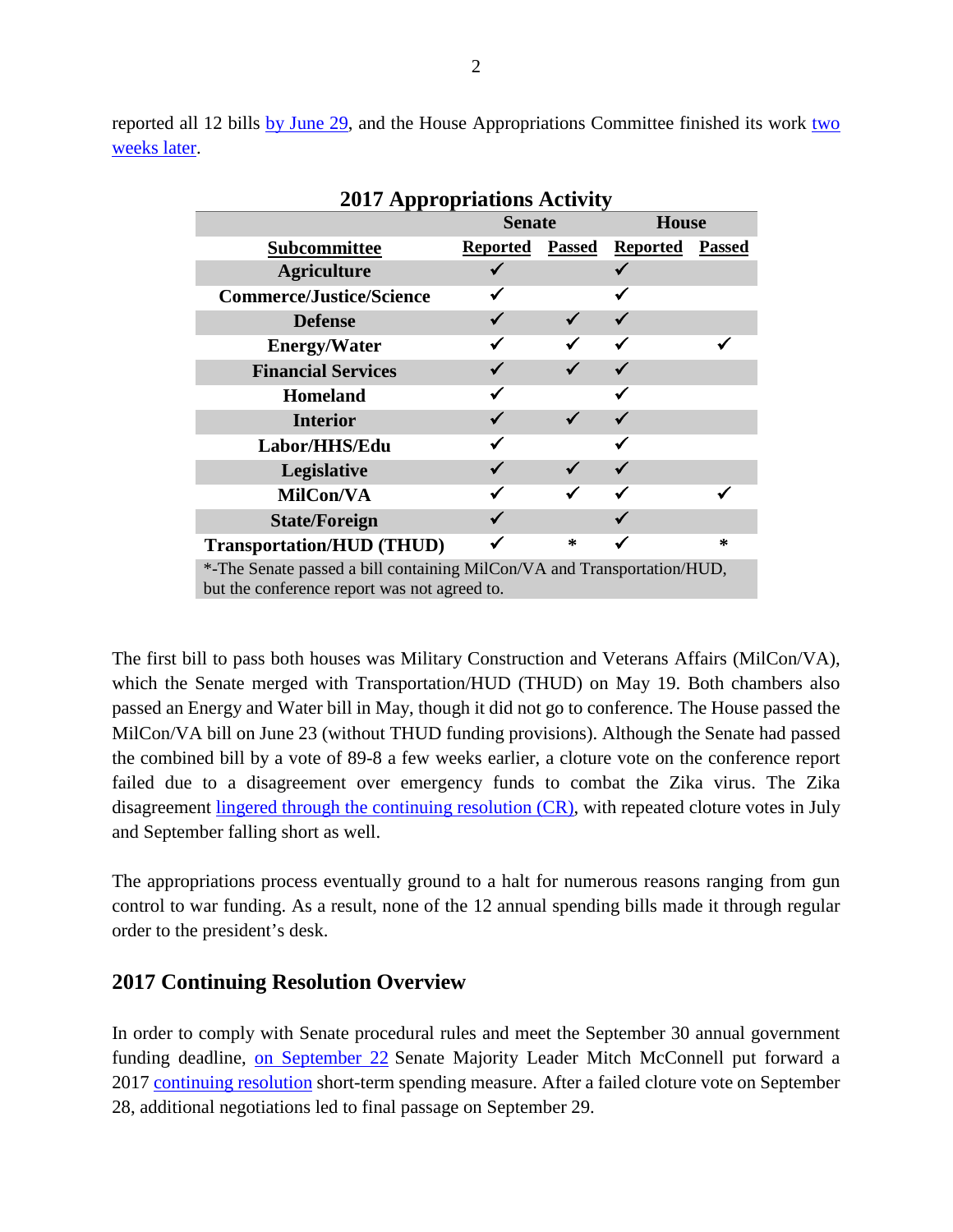The CR funds the government through December 9, providing time for Congress to pass spending legislation for the rest of the year. The 2017 continuing resolution also contains the full-year MilCon/VA Appropriations bill, \$1.1 billion in emergency funds for efforts to combat the Zika virus, and \$500 million for natural disasters.

This marks the 20th consecutive year that Congress has used a continuing resolution to fund the government. During that time, a total of 107 CRs have been enacted.

Anticipating a CR, the Congressional Budget Office (CBO) in August [released a score](http://jukebox.cq.com/www/graphics/govdoc/2016/09/08/govdoc20160908-176802.pdf) of a base CR, whose spending level would be [\\$10 billion above the caps set by the BBA.](http://www.cq.com/doc/news-4950126?9&srcpage=news&srcsec=cqn) A base CR is essentially a resolution that would extend all provisions from a previous year's appropriations cycle for a certain period of time without any legislative alterations.

| 2017 CR Base Compared to 2017 BBA Caps |                |                |                                      |
|----------------------------------------|----------------|----------------|--------------------------------------|
| (Budget Authority, \$ Billions)        |                |                |                                      |
|                                        | <b>CR</b> Base | <b>BBA Cap</b> | <b>CR</b> Base<br>$Over(+)/Under(-)$ |
| <b>Defense</b>                         | 549.6          | 551.1          | $-1.5$                               |
| <b>Non-Defense</b>                     | 530.1          | 518.5          | 11.6                                 |
| <b>Total</b>                           | 1,079.7        | 1,069.6        | <b>10.1</b>                          |

There are three primary reasons that the base CR cost was so much higher: First, the unaltered changes in mandatory program spending (CHIMPS) included in the base CR were not able to generate the same level of savings that were produced last year (approximately \$5 billion). Second, it included higher than normal MilCon/VA spending levels due to increased advance appropriations for MilCon/VA enacted last year. Third, \$3.4 billion in rescissions from the 2016 appropriations were not repeated.

To address the CR base's overage of \$10 billion, the Appropriations Committee increased the amount of CHIMP savings related to the Children's Health Insurance Fund by \$4.2 billion. There is also a 0.496 percent across-the-board (ATB) spending reduction on the non-MilCon/VA portion of the CR, with the amounts shown in the [CBO score of the CR.](https://www.cbo.gov/sites/default/files/114th-congress-2015-2016/costestimate/sa5082_0.pdf) It should be noted that certain types of spending are not affected by ATB cuts, such as indefinite appropriations, net-negative fee accounts, rescissions, and CHIMPS. In addition, the MilCon/VA bill in the conference report is lower than the CR base.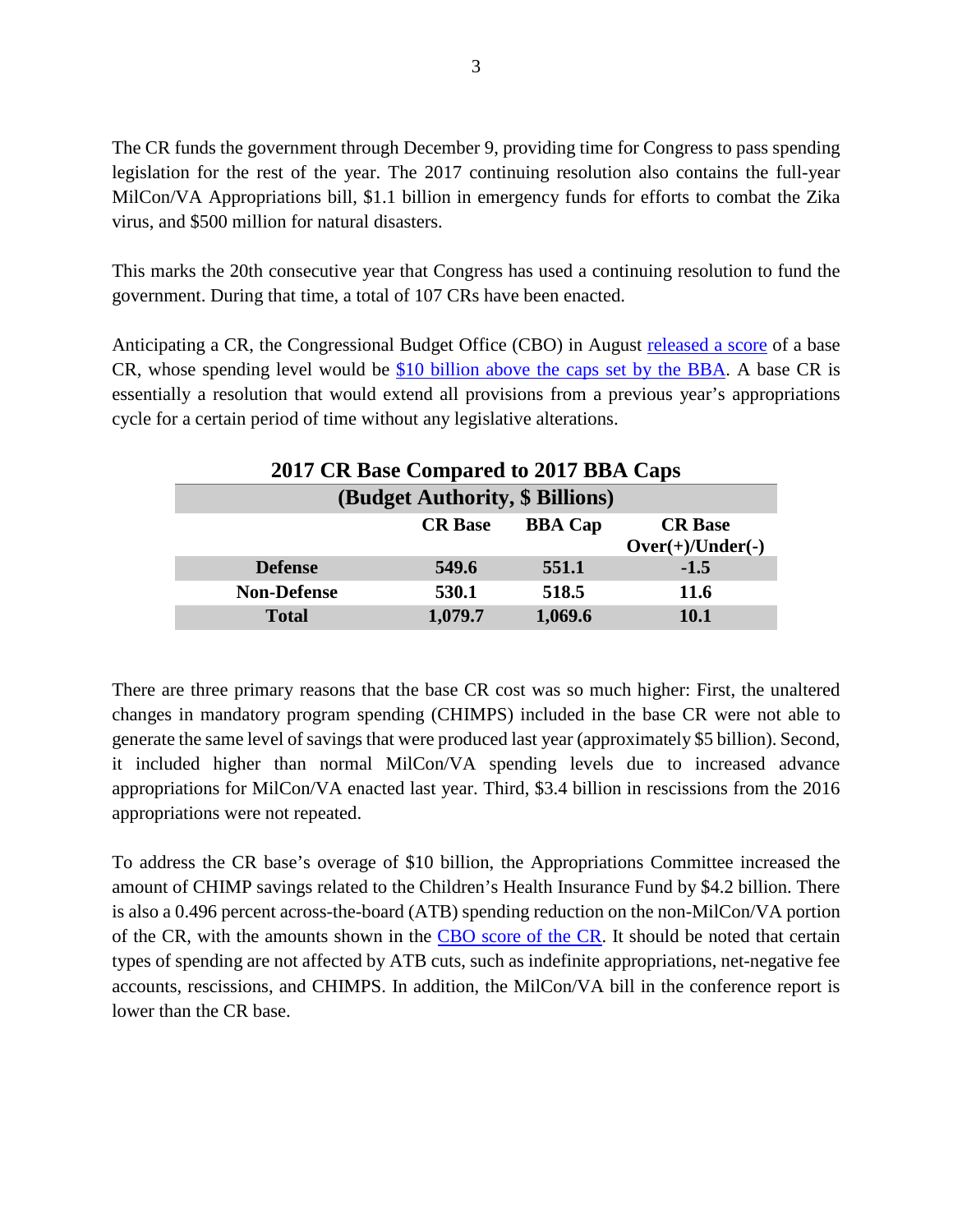| (Budget Authority, \$ Billions) |                      |           |                           |              |
|---------------------------------|----------------------|-----------|---------------------------|--------------|
|                                 | <b>ATB Reduction</b> | MilCon/VA | <b>CHIMPS &amp; Misc.</b> | <b>Total</b> |
| <b>Defense</b>                  | $-2.7$               | $-.5$     |                           | $-3.1$       |
| <b>Non-Defense</b>              | $-2.3$               | $-3.5$    | $-4.2$                    | $-10.0$      |
| <b>Total</b>                    | $-5.0$               | $-3.9$    | $-4.2$                    | -13.1        |

**Reductions to Achieve 2017 CR Enacted Level**

Combined, the provisions included by the Appropriations Committee achieved \$13.1 billion in reductions from the CR base level. If the overage were only \$10 billion, why did the Appropriations Committee include an additional \$3 billion in reductions? Reductions of \$13.1 billion allowed the Appropriations Committee to state that the CR spent up to the amount that was enacted in 2016 (\$1,067 billion).

**2017 CR Base vs 2017 CR Enacted (Budget Authority, \$ Billions) CR Base CR Enacted CR Enacted Over(+)/Under(-) Defense 549.6 546.5 -3.1**

**Non-Defense 530.1 520.1 -10.0**

**Total 1,079.7 1,066.6 -13.1**

# **Budget Committee Evaluation: Enforcement and Adjustments**

Although no points of order were raised on the floor, the CR contains multiple violations of budget rules. The following provides an overview of the Budget Committee's enforcement analysis:

**Allocation**: A majority of violations are the result of section 302(b) of the [Congressional Budget](http://www.gpo.gov/fdsys/pkg/STATUTE-88/pdf/STATUTE-88-Pg297.pdf)  [Act of 1974](http://www.gpo.gov/fdsys/pkg/STATUTE-88/pdf/STATUTE-88-Pg297.pdf) (P.L. 93-344), which limits Appropriations subcommittees to spending caps set by the Appropriations Committee. Seven of the 12 subcommittees contain spending beyond their limits in the CR, which causes violations under section 302(f). This is common in CRs, since they differ from committee-reported appropriations bills.

When a CR does not cover a full year, it is standard practice for the Appropriations Committee not to alter the 302(b) allocations, since these allocations would need to be quickly readjusted for fullyear appropriations. Similarly, the Budget Committee does not make allocation adjustments for partial-year spending in a CR for designated funding, such as OCO, disaster funds, and program integrity, that qualifies for cap adjustments under the [Balanced Budget and Emergency Deficit](http://legcounsel.house.gov/Comps/Balanced%20Budget%20And%20Emergency%20Deficit%20Control%20Act%20Of%201985--(Part%20C).pdf)  [Control Act of 1985](http://legcounsel.house.gov/Comps/Balanced%20Budget%20And%20Emergency%20Deficit%20Control%20Act%20Of%201985--(Part%20C).pdf) (BBEDCA, P.L. 99-177, as amended through P.L. 113-93).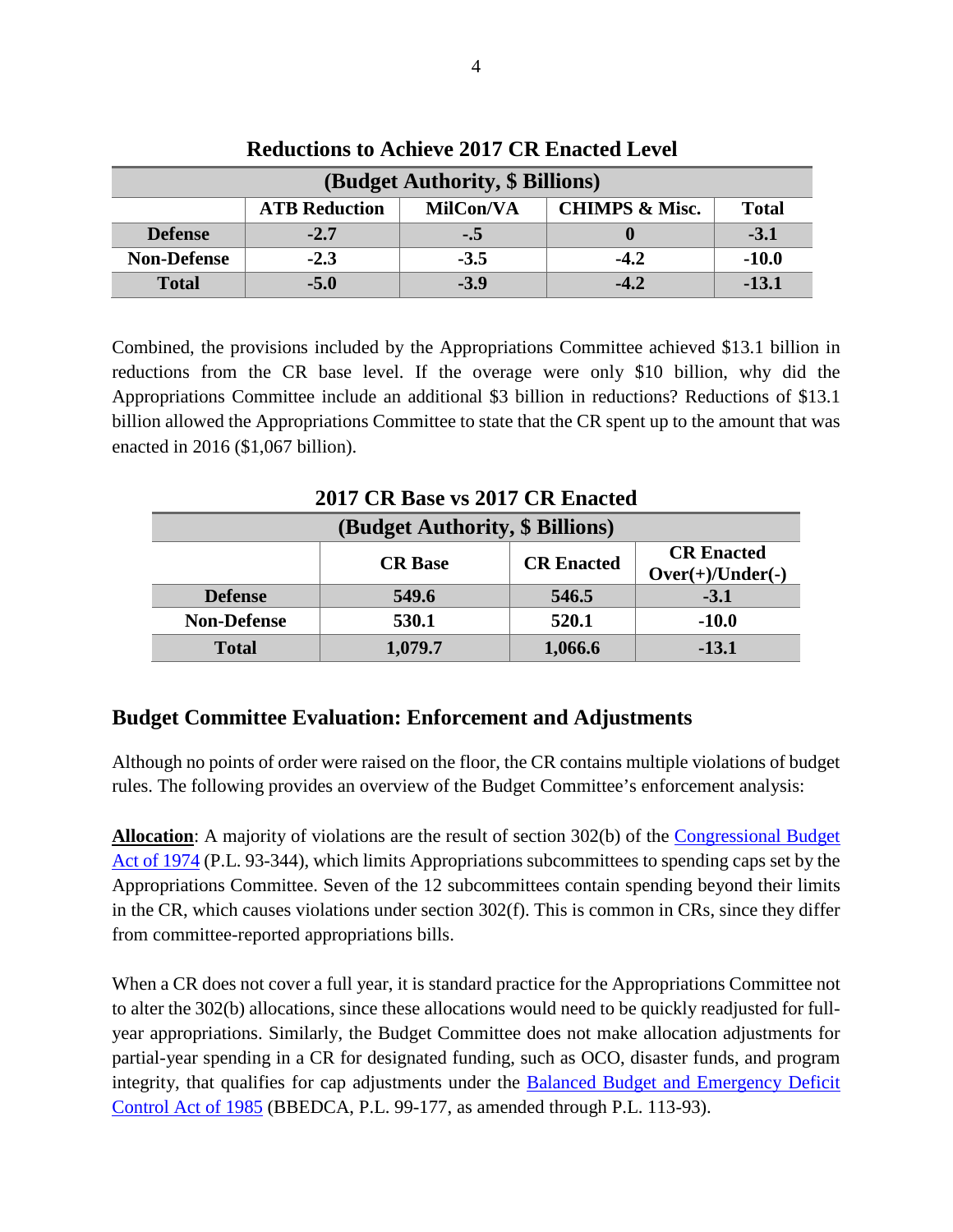The Budget and Appropriations committees do ensure that full-year funds and designated funding that allows for cap adjustments are fully accounted for. This is why the MilCon/VA bill was compliant with section 302 of the Budget Act; the Budget Committee chairman made adjustments on September 26 to accommodate the Zika, disaster, and overseas military construction OCO spending.

**Discretionary Spending Limits:** The overage for non-defense discretionary spending leads to a violation of section 312(b) and 314(f) of the Budget Act. Importantly, for the duration of this CR, the non-defense overage does not result in an additional across-the-board sequestration to bring appropriations to the cap level. Sequestration would occur, however, if a new CR with the same spending levels were enacted through the end of this congressional session, per section 251 of BBEDCA.

| (Budget Authority, \$ Billions) |                   |                |                                         |
|---------------------------------|-------------------|----------------|-----------------------------------------|
|                                 | <b>CR Enacted</b> | <b>BBA Cap</b> | <b>CR Enacted</b><br>$Over(+)/Under(-)$ |
| <b>Defense</b>                  | 546.5             | 551.1          | $-4.6$                                  |
| <b>Non-Defense</b>              | 520.1             | 518.5          | 1.6                                     |
| <b>Total</b>                    | 1,066.6           | 1,069.6        | $-3.0$                                  |

**2017 CR Enacted Spending Compared to BBA Discretionary Limits**

**Emergency Designations**: Emergency spending, including the anti-Zika funds in the CR, are subject to a 314(b) "surgical" point of order. A surgical point of order (if sustained by a floor vote) would remove the emergency designation of the challenged spending item. This in turn could require changes to the rest of the bill to avoid a violation of spending levels, since the item would then be counted as regular spending.

**PAYGO**: Section 101(a)(6) of the CR extends the Homeland Security division of the Consolidated [Appropriations Act of 2016 \(Omnibus, P.L. 114-113\),](https://www.congress.gov/114/plaws/publ113/PLAW-114publ113.pdf) thus extending several visa programs per sections 573-575 of the 2016 Homeland division, which affects revenues. CBO's original score of these provisions was annualized, with 1-, 5-, and 10-year numbers provided. For enforcement purposes, the Budget Committee only evaluated the effect of their extension under the CR based on the CR's duration. Even after adjusting for the CR covering a relatively short timeframe, there is a 10-year revenue reduction that exceeds \$1 million. This reduction triggered a violation of Senate PAYGO (section 201(a) of <u>S. Con Res. 21, 110th Congress</u>), which prohibits spending or revenue in a piece of legislation from increasing the on-budget deficit relative to the baseline over 6- or 11-year timeframes. Because appropriations levels are set with the spending baseline in mind,